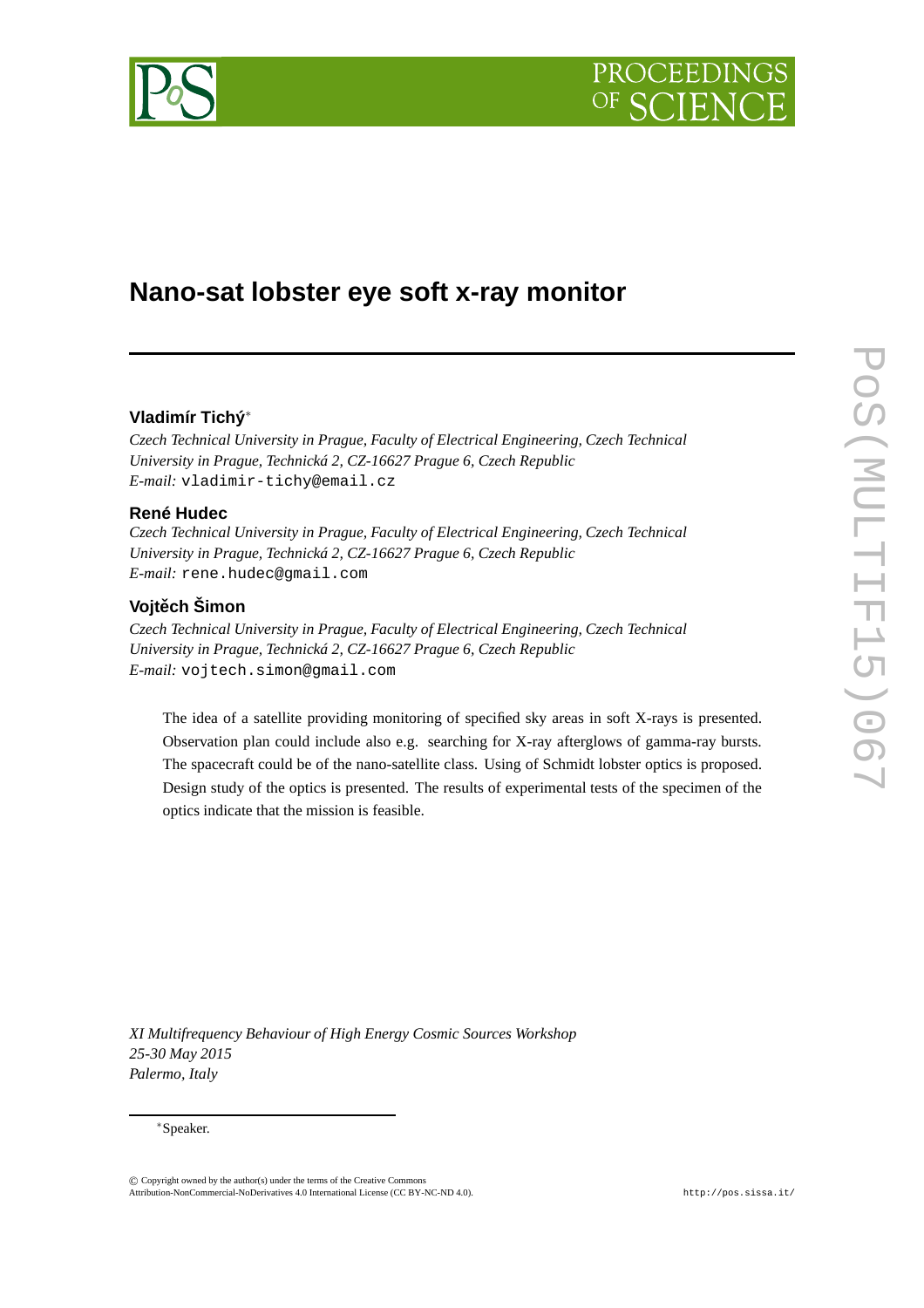## **1. Introduction**

Most of existing and past X-ray satellites perform pointing to a sample of object with a limited observing time allocated for a given object. This strategy enables to study faint sources with high temporal and/or spectral resolution. Mission performing long-term (weeks or months) monitoring of specific sources is lacking. However, long-term observations are required for better unterstanding of some sources, e.g. low mass X-ray binaries (LMXB) and high mass X-ray binaries (HMXB). Small and relativelly cheap nano-satellite mission could perform long-term monitoring of specific sky areas, e.g. Galactic nucleus containing plenty of such sources.



**Figure 1:** The field of the center of the Galaxy ( $20° \times 80°$ ). The positions of known LMXBs and HMXBs are marked.

Other interesting places for long-term observations are e.g. Large Magellanic Cloud or Crab nebula. As other part of a scientific program, the satellite could e.g detect x-ray afterglows of gamma-ray bursts.

Using of small instrument with field of view in order of square degrees or more is assumed. As seen below on typical light curves, its sensitivity has to be sufficient to measure intensity in order of 100mCrab at energies of order of keV with time resolution of days. Instrument has to have sufficient angular resolution to identify the sources.



**Figure 2:** Examples of light curves observed by ASM/RXTE in the 1.5-3 keV band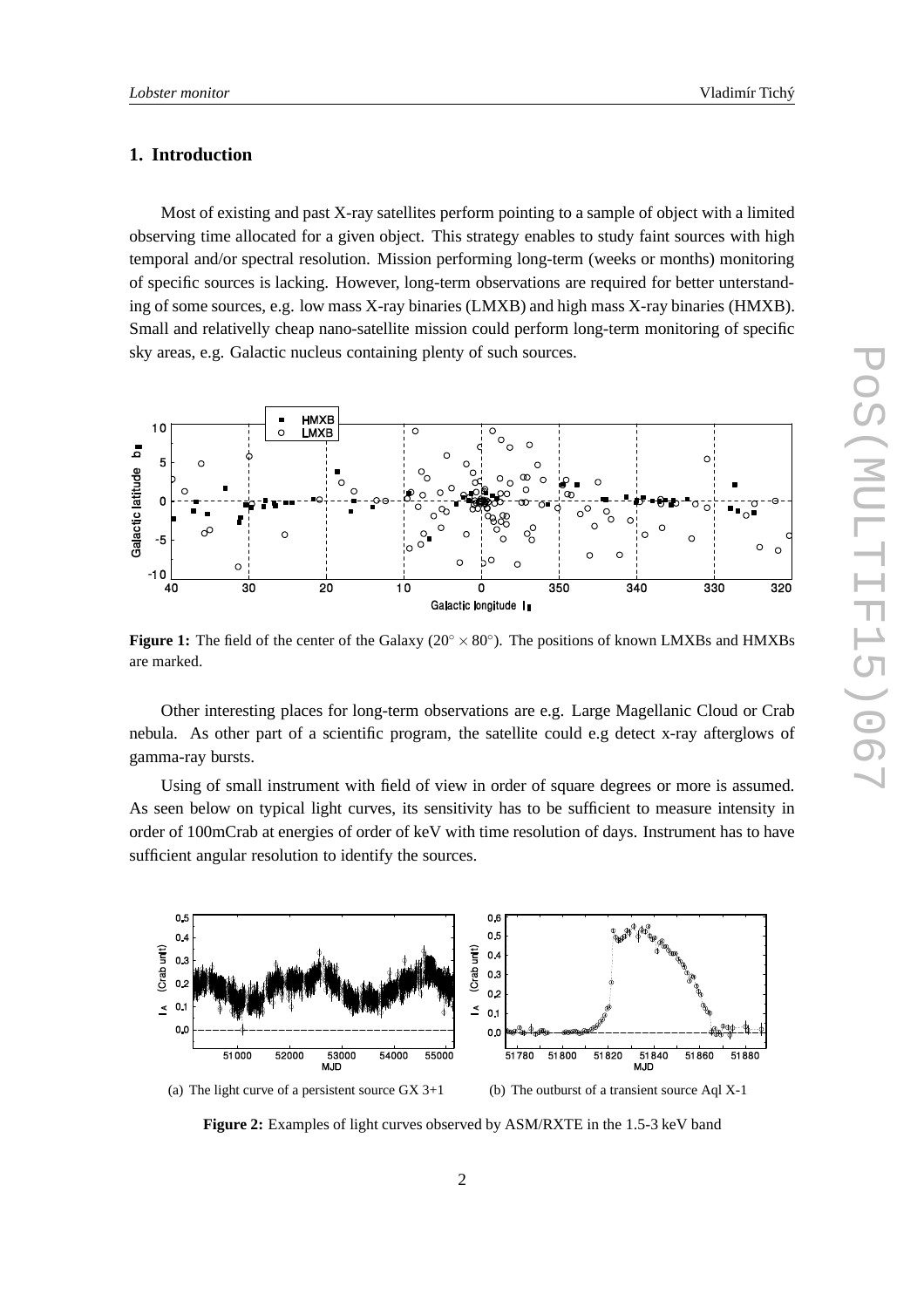

**Figure 3:** Prototype lobster eye P-25

## **2. Schmidt lobster eye optics**

The lobster eye (LE)[1, 2] represents one of the types of grazing incidence reflective X-ray optics. In particular, the Schmidt design[1] uses two orthogonal sets of reflecting surfaces, each set focuses in one direction. In comparison with other types of reflective X-ray optics, the main advantage of LE is its large field of view (FOV). up to approx. 100 square degrees[1]. Specimens of this optics were developed in various sizes and focal lengths. including sizes and focal lengths acceptable for nano-sized satellites.

One of such prototypes is called P-25 (Fig. 3), it was manufactured in Rigaku Innovative Techonologies Europe s.r.o., Prague, Czech Republic. Each of horizontal and vertical systems of mirrors consists of  $n = 60$  flat reflecting plates made of glass and coated by gold of RMS microroughness 1 nm. The plates (mirrors) have dimensions  $24 \times 24$  mm and their thickness is  $t = 0.1$  mm. Average width of the space between the mirrors is  $a = 0.3$  mm. The LE has  $f = 250$  mm focal length, that is acceptable for nano-satellite, e.g. 3U or 6U cubesat. Prototype P-25 is designed for optimal efficiency at 1 keV photon energy. Performances of this lobster eye were tested in visible light[7] as well as in X-rays[8, 9] using 35 meters long X-ray beam-line in INAF-OAPA, Palermo, Italy[11, 12]. Measured spatial resolution around 13 arcmins is sufficient for identification of sources. Sensitivity estimated from measured data for 1ks exposure supposing 100% quantum efficiency of a detector is approx. 36mCrab. This value is around one order worse than the theoretical but it is sufficient for proposed mission. For named reasons, the optics for the nano-sized mission is feasible

### **3. Spacecraft**

CubeSat[29] spacecraft seems to be the easiest and the cheapest approach to the spacecraft concept. The basic unit of the CubeSat spacecraft has diameters around  $10 \times 10 \times 10$ cm. The spacecraft is supposed to be of the maximal allowed dimensions  $3 \times 2 \times 1$  cube units, i.e. totally approx.  $30 \times 20 \times 10$ cm.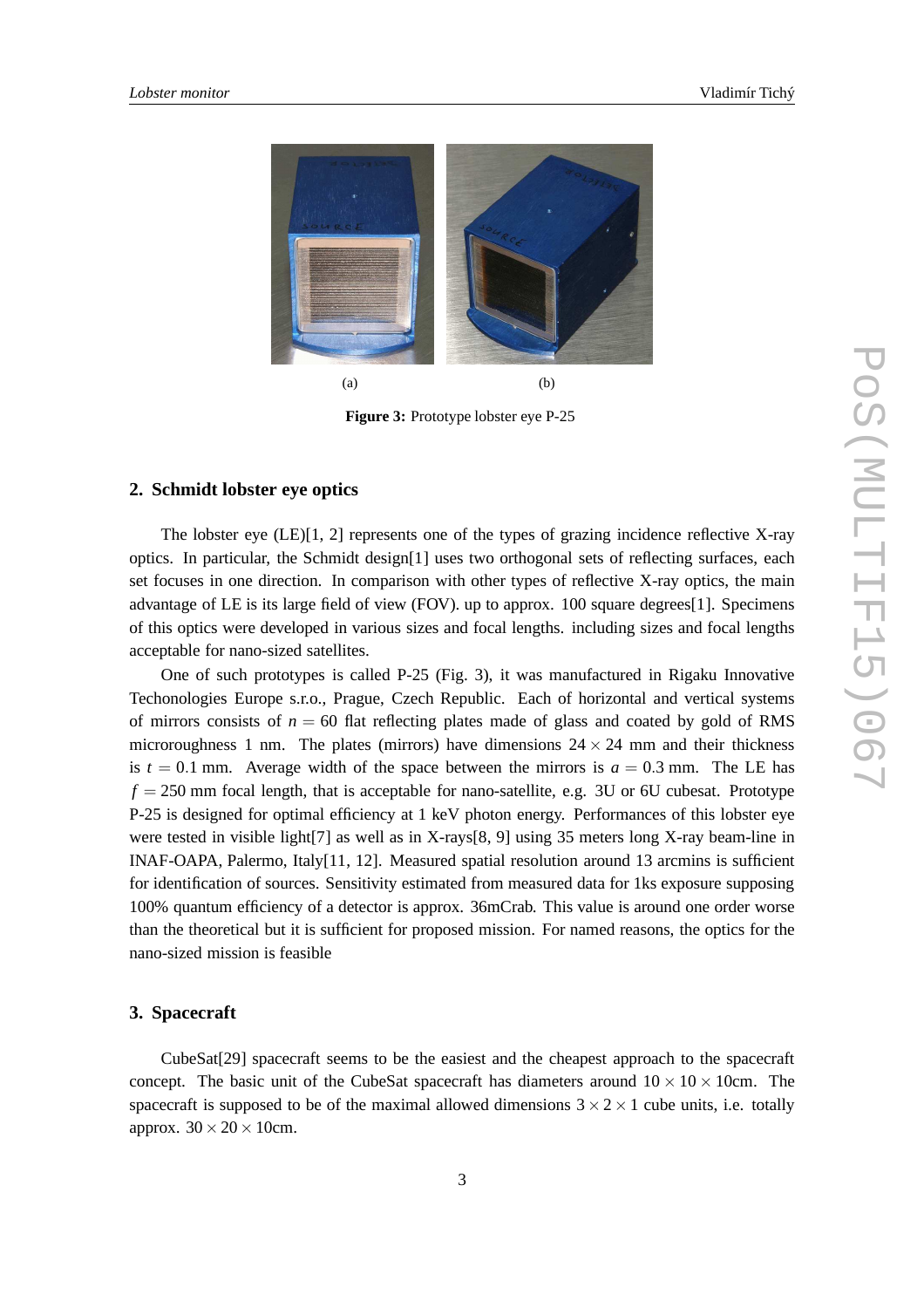Three cube units (approx.  $10 \times 10 \times 30$ cm) are supposed to be reserved for the telescope. Because attitude sensing of accuracy in order of arcmins is necessary, using of star tracking camera as an attitude sensor is supposed. One cube unit (approx.  $10 \times 10 \times 10$ cm) is reserved for the star tracking camera. Two remaining cube units (approx.  $10 \times 10 \times 20$ cm) remain for other systems like power, control, communication, etc. Two units should be sufficient, because CubeSats commonly are usually of 1 unit size and they contain these systems. The draft of the spacecraft arrangement is drawn on Fig. 4. Detailed technological study is a subject of further research.



**Figure 4:** Spacecraft concept

#### **4. Proposed optics for nano-sized mission**

Preliminary spacecraft study [10, 30] showed that the distance between the front of the optics to the focal plane can be extended to 335mm and the input area can be increased to  $8 \times 8$  cm Mirror depth is supposed to be left at 24mm as the prototype P-25 has. Supposing 5mm distances between the front of the optics and the active area and between active areas of the vertical and the horizontal subsystem, the corresponding focal lengths of subsystems are 318mm and 289mm. Using of commercially available flat thin glass of thicknesses  $100\mu$ m or  $280\mu$ m is supposed.

The optimal design respecting the presented assumptions was found by simplified ray tracing procedure [27] to get as large effective collecting area as it is possible at 1keV photon energy Using of gold coating of same properties (e.g. microroughness) as on P-25 was supposed. The following parameters were found [30]. Design A: Mirror thickness 100µm, 100 mirrors per set, average mirror spacing 0.8mm between central planes of mirrors. Design B: Mirror thickness  $280\mu$ m, 72 mirrors per set, average mirror spacing 1.1mm between central planes of mirrors.

Resulting images obtained by simplified ray-tracing procedure[27] at photon energy 1keV are shown in figure 5. Level of gray is in logarithmic scale and it corresponds to amplification of incoming flux (gain, defined below) in a corresponding point. Calculated field of view of both designs reaches  $7.2^{\circ} \times 7.9^{\circ}$ . Graphs of calculated effective input area and sensitivity are shown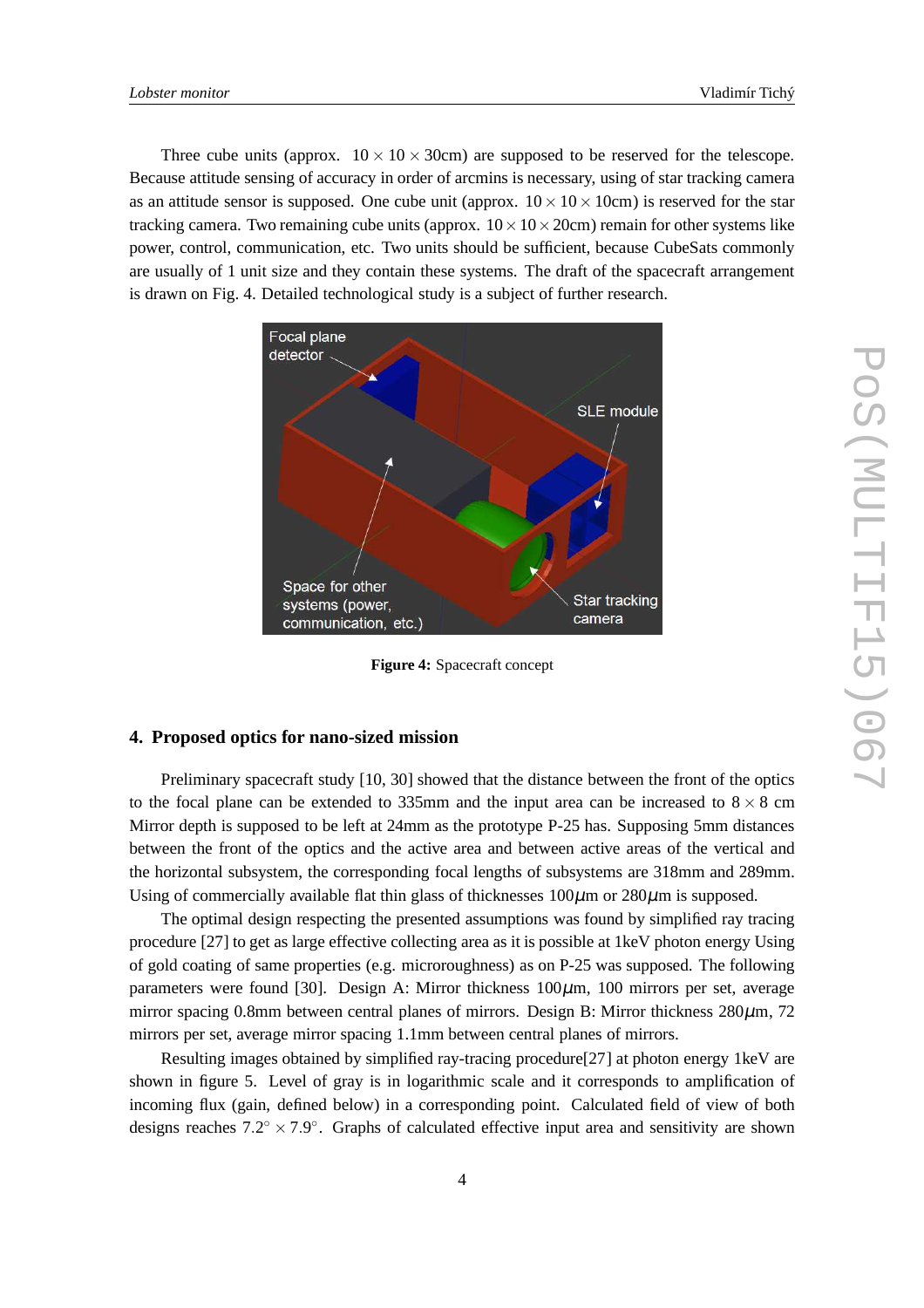| E [keV] $\parallel$ 0.5   0.75   1   1.25   1.5   1.75   2   2.25   2.5 |  |  |  |  |  |
|-------------------------------------------------------------------------|--|--|--|--|--|
| Design A    3.0   5.0   7.0   9.1   13   20   36   190   230            |  |  |  |  |  |
| Design B   3.1   5.2   7.2   9.5   14   24   45   230   280             |  |  |  |  |  |

**Table 1:** Theoretical sensitivity per 1ks exposure in  $\times 10^{-11}$ erg/cm<sup>2</sup>/s on dependence on photon energy

in Fig.6. FWHM spatial resolution at energies 0.5 to 2keV reaches 5arcmins for design A and 6arcmins for design B.

As a detector, CCD with passive cooling is supposed to be used. For the mission, CCD of resolution 1024  $\times$  1024 pixels with active area 37  $\times$  37mm<sup>2</sup> is available. Four such detectors can be formed to square of total active area  $74 \times 74$ mm<sup>2</sup> with neglectable dead area. Quantum efficiency is almost 100% in supposed region 0.5 to 2keV. These performances are excellent, therefore properties of the entire telescope are determined mainly by the suggested optics.

Sensitivity per 1ks exposure was estimated by the assumption that the object is detected if at least 100 photons come to the focus. Data are tabulated in Tab. 1 and shown in Fig. 6

As an example of obtained image, simulations of imaging of the Galatic center were performed. The results are shown in Fig. 7. Sources positions intensities were acquired from[28]. The instruments values in counts per second were converted using a factor  $1 \text{cps} = 10.4 \cdot 10^{-12} \text{erg/cm}^2/\text{s}$ that is, for soft energies, recommended by the manual attached to ROSAT data. More details about the proposed optics are presented in paper[30].

### **5. Conclusions**

The lobster eye represents the proper type of optics for space x-ray monitors. Small and relatively cheap nano-satellite Schmidt lobster eye mission can take long-term monitoring of specific sky areas. It can monitor tens of sources at once for long time (weeks, months). The mission seems to be feasible.



**Figure 5:** Basic image at energy 1keV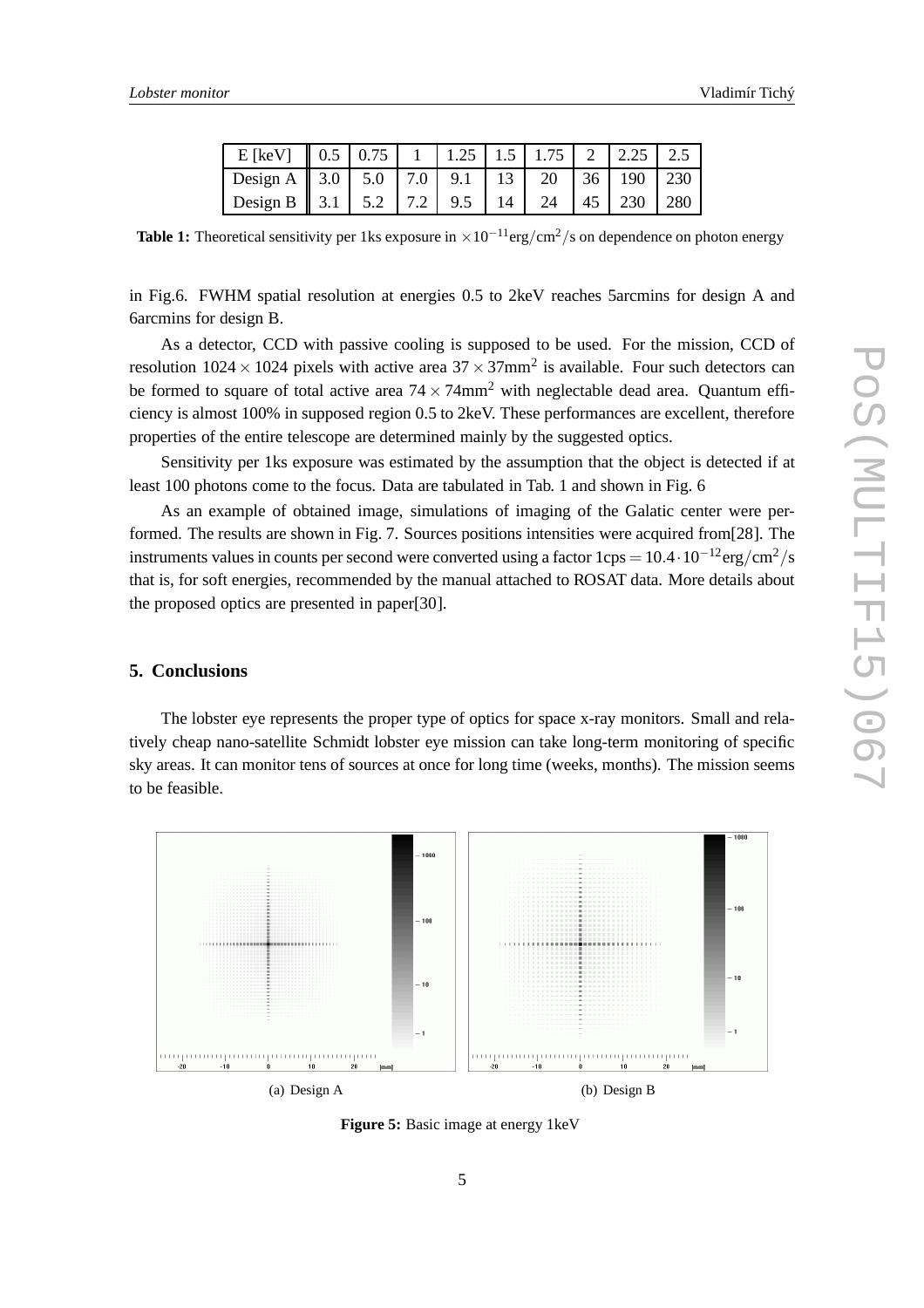#### **Acknowledgments**

The research was supported by the European social fund within the framework of realizing the project "Support of inter-sectoral mobility and quality enhancement of research teams at Czech Technical University in Prague", CZ.1.07/2.3.00/30.0034 and by Ministry of Education, Youth and Sports of the Czech Republic by the project AMVIS/CONTACT II MSMT-9539/2013-311 LH13065.

#### **References**

- [1] W. H. K. Schmidt, "A proposed X-ray focusing device with wide field of view for use in X-ray astronomy", Nucl. Instr. Meth. 127, 285-292 (1975)
- [2] J. R. P. Angel, "Lobster eyes as X-ray telescopes", ApJ 233, 364-373 (1979)
- [3] R. Hudec, A. Inneman, L. Pína, V. Hudcová, L. Švéda, H. Tichá, "Lobster eye x-ray telescopes: recent progress", Proc. SPIE 4851, 578-4851 (2003)
- [4] R. Hudec, L. Pína, V. Šimon, L. Švéda, A. Inneman, V. Semencová, M. Skulinová, "LOBSTER a New Space X-Ray Telescopes", Nucl. Phys. B - Proc. Suppl. 166, 229-233 (2007)
- [5] *http://heasarc.gsfc.nasa.gov/docs/xte/XTE.html*
- [6] *http://xte.mit.edu*
- [7] V. Tichý, M. Hromčík, R. Hudec, A. Inneman, J. Maršík, V. Maršíková, L. Pína, "Tests of Lobster-Eye Optics for a Small X-Ray Telescope", Balt. Astr. 18, 362-368 (2009)
- [8] V. Tichý, M. Barbera, A. Collura, M. Hromčík, R. Hudec, A. Inneman, J. Jakubek, J. Maršík, L. Pína, V. Maršíková, L. Pína, S. Varisco, "Tests of Lobster Eye Optics for Small Space X-ray Telescope", Nucl. Instr. Meth. A 633 Suppl. 1 (2011) S169-S171
- [9] V. Tichý, M. Barbera, A. Collura, M. Hromčík et al., "Lobster eye optics for nano-satellite X-ray monitor" Proc. SPIE, Vol. 8076 (2011) Art. No. 80760C
- [10] V. Tichý, V. Šimon, R. Hudec, A. Inneman, D. N. Burrows, "NANOX: proposed Nano-Satellite X-Ray Mission", Proc. SPIE Vol. 8777 (2013) Art. No. 877711



**Figure 6:** Sensitivity per 1ks exposure in dependence on photon energy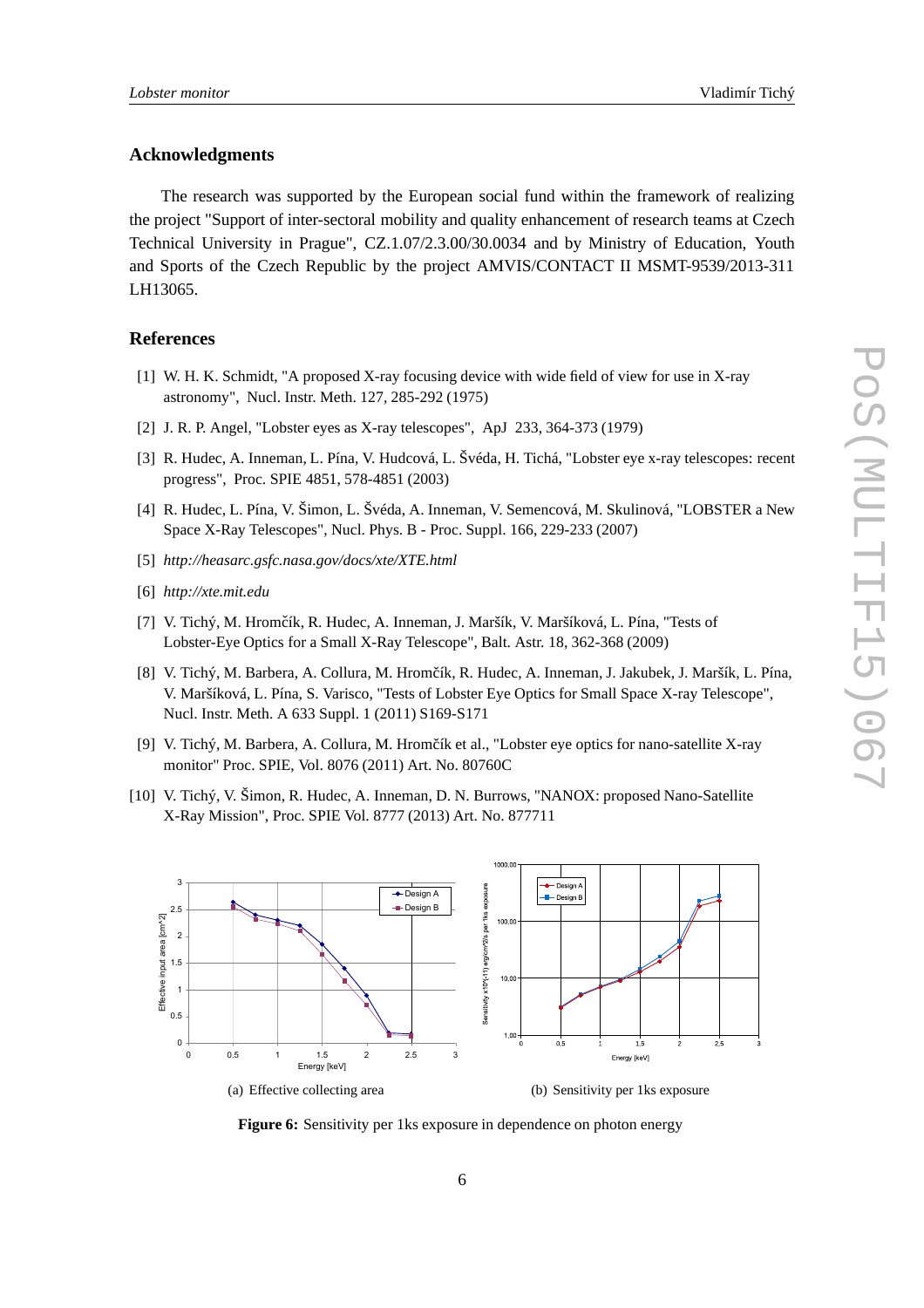

**Figure 7:** Simulation of imaging of the Galactic centre. The center of the area has coordinates RA= 17h 45m 40s,  $\delta = -29^{\circ}00'28''$ . The imaged area corresponds to the supposed field of view of 7.2° × 7.9°. The horizontal axis is aligned with right ascension, the vertical with declination. The dimension is scaled is millimeters in the focal plane. Level of gray corresponds to measured flux. The scale at the right hand side is in number of photons/ $\text{cm}^2/\text{s}$  in the corresponding point of the detector.

- [11] M. Barbera, R. Candia, A. Collura, G. DiCicca, C. Pelliciari, S. Sciortino, S. Varisco, "The Palermo XACT facility: a new 35 m long soft X-ray beam-line for development and calibration of next generation X-ray observatories", Proc. SPIE 6266, F2663-F2663 (2006)
- [12] *http://www.astropa.unipa.it/XACT/index.html*
- [13] *http://www.cubesat.org/*
- [14] *http://henke.lbl.gov/optical\_constants/*
- [15] G. Dubus, J.-M. Hameury, J.-P. Lasota, "The disc instability model for X-ray transients: Evidence for truncation and irradiation", A&A 373, 251-271 (2001)
- [16] F. Frontera, M. Orlandini, L. Amati et al., "Multifrequency observations of XTE J0421+560/CI Cam in outburst", A&A 339, L69-L72 (1998)
- [17] W. H. G. Lewin, J. van Paradijs, E. P. J. van den Heuvel, X-ray binaries, Cambridge Astrophysics Series, Cambridge University Press, Cambridge (1995)
- [18] I. F. Mirabel, L. F. Rodríguez, "Sources of Relativistic Jets in the Galaxy", A&A 37, 409-443 (1999)
- [19] W. H. G. Lewin, M. van der Klis, *Compact stellar X-ray sources*, Cambridge Astrophysics Series, Cambridge University Press, Cambridge (2006), ISBN 978-0-521-82659-4
- [20] Q. Z. Liu, J. van Paradijs, E. P. J. van den Heuvel, "A catalogue of low-mass X-ray binaries in the Galaxy, LMC, and SMC (Fourth edition)", A&A 469, 807-810 (2007)
- [21] Q. Z. Liu, J. van Paradijs, E. P. J. van den Heuvel, "Catalogue of high-mass X-ray binaries in the Galaxy (4th edition)", A&A 455, 1165-1168 (2006)
- [22] H. Ritter, U. Kolb, "Catalogue of cataclysmic binaries, low-mass X-ray binaries and related objects (Seventh edition)", A&A 404, 301-303 (2003)